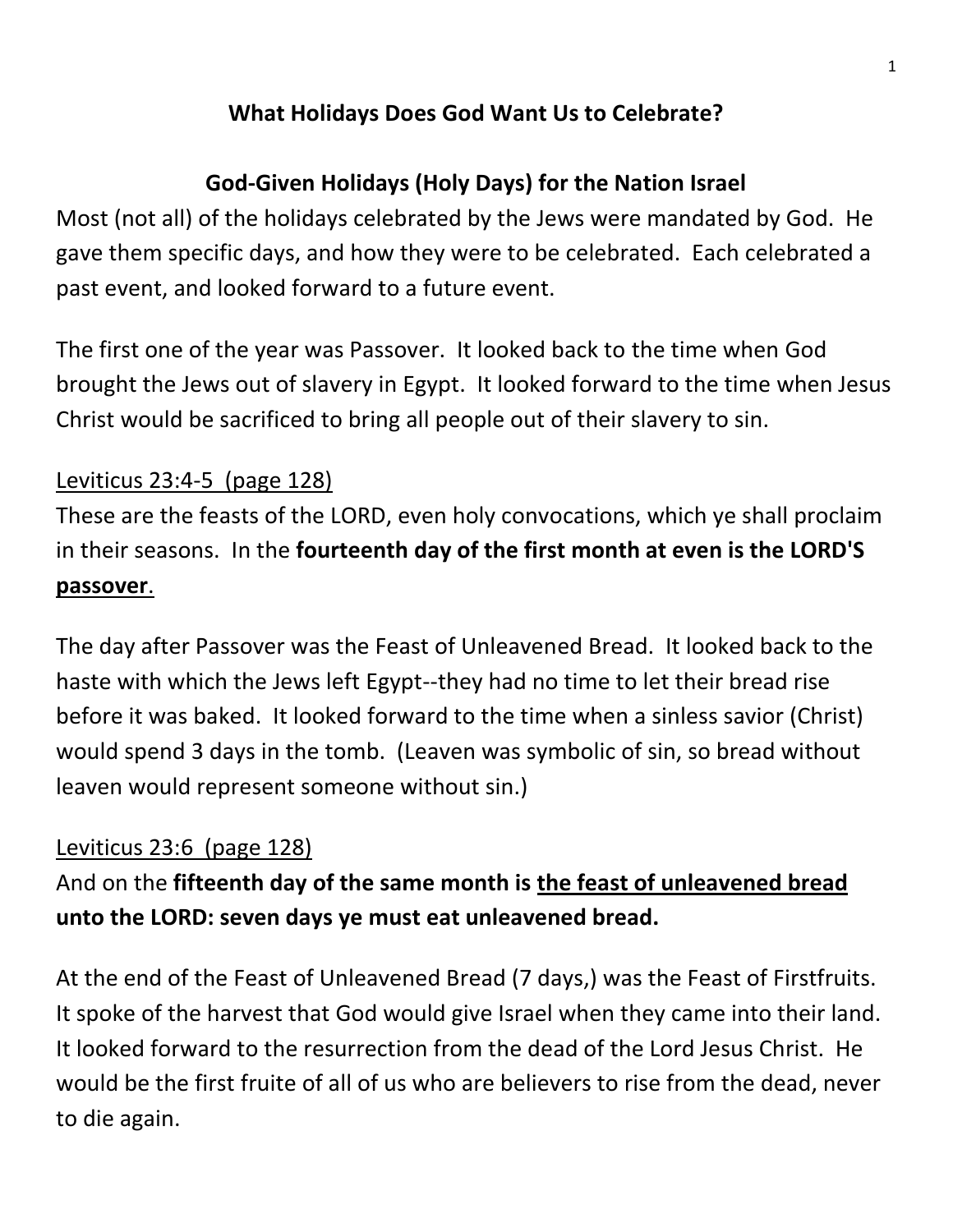#### Leviticus 23:9-11 (page 128)

And the LORD spake unto Moses, saying, Speak unto the children of Israel, and say unto them, When ye be come into the land which I give unto you, and shall reap the harvest thereof, **then ye shall bring a sheaf of the firstfruits of your harvest unto the priest:** And he shall wave the sheaf before the LORD, to be accepted for you: on the morrow after the sabbath the priest shall wave it.

The next feast in the year was Pentecost. Just as the Feast of Firstfruits commemorated the first of the harvest--Pentecost, 50 days later--would commemorate the end of the harvest. It looked forward to the time that all believers in Israel would gather together to receive the Holy Ghost. (Acts 2)

### Leviticus 23:15-16, 24-25 (page 128)

And ye shall count unto you from the morrow after the sabbath, from the day that ye brought the sheaf of the wave offering; seven sabbaths shall be complete: Even unto the morrow after the seventh sabbath shall ye number fifty days; and ye shall offer a new meat offering unto the LORD.

The previous 4 feasts are all celebrated in the spring and the events for which they are prophetic have already happened. The events prophesied also occurred within the same year, the last year that the Lord Jesus Christ was on earth.

The next 3 feasts, fall feasts, are also commemorative and prophetic, but the events they prophesy have not yet occurred. The events they prophesy will also not happen in the same year, like the first 4 feasts.

Speak unto the children of Israel, saying, In the seventh month, in the first day of the month, shall ye have a sabbath, a memorial of blowing of trumpets, an holy convocation. **Ye shall do no servile work therein: but ye shall offer an offering made by fire unto the LORD.**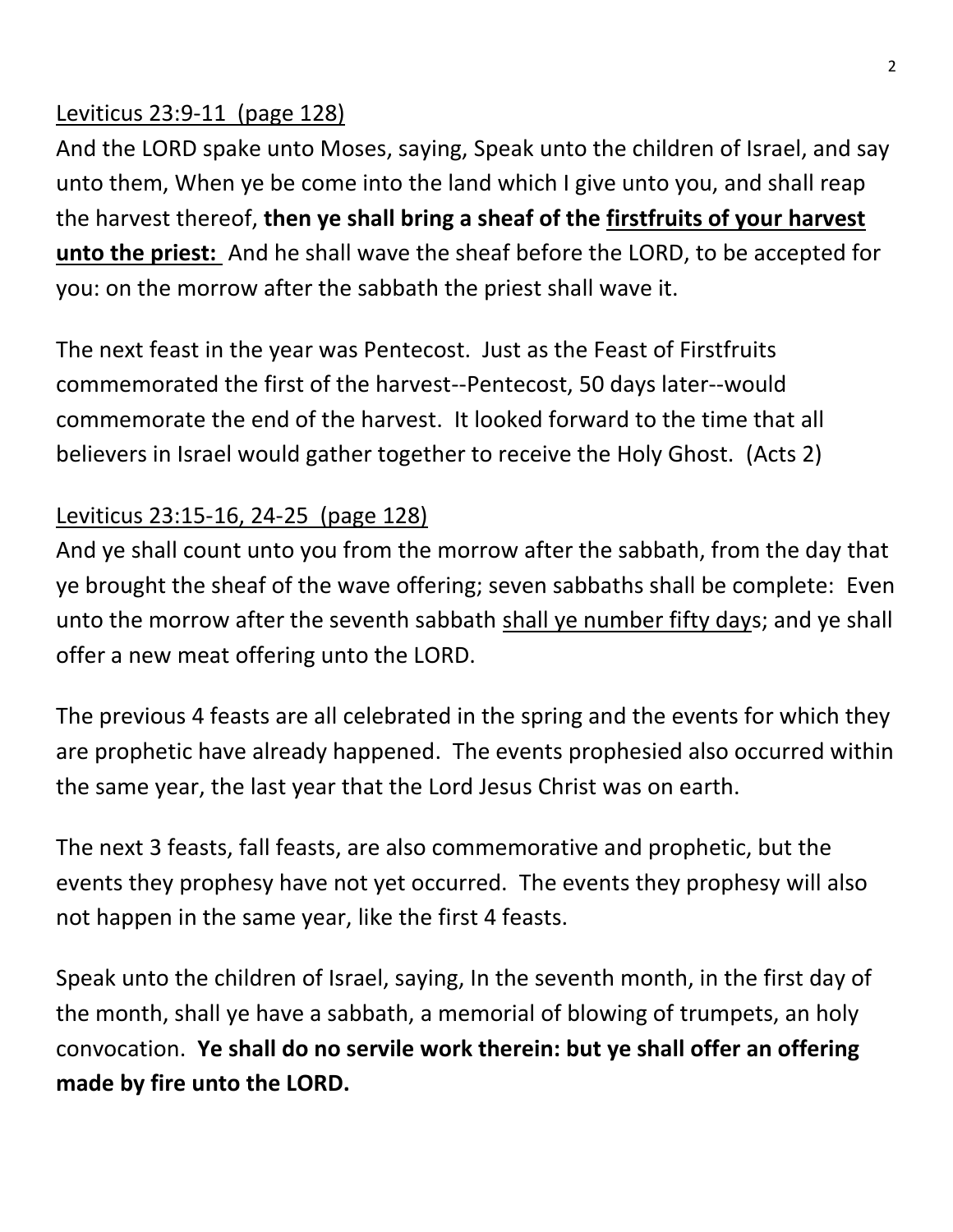The first is the Feast of Trumpets, known as Rosh Hashanah, the Jewish New Year. It is a celebration. The Bible does not say this, but because it is a celebration, there is speculation that Jesus was born on the Feast of Trumpets. Many Jews believe that He will return to set up His earthly kingdom on the Feast of Trumpets.

## Leviticus 23:24 (page 128)

**Speak unto the children of Israel, saying, In the seventh month, in the first day of the month, shall ye have a sabbath, a memorial of blowing of trumpets, an holy convocation.**

Nine days later, quite the opposite, there is a day of atonement, where the nation was supposed to "afflict your souls," known as Yom Kippur. Israel was warned, as they were being given the Law, that if they didn't follow God's Law, they would receive 7 years (7 times) of punishment.

#### Leviticus 26:24 (page 133)

Then will I also walk contrary unto you, and will **punish you yet seven times for your sins.**

#### Leviticus 23:26-28 (page 128)

And the LORD spake unto Moses, saying, **Also on the tenth day of this seventh month there shall be a day of atonement:** it shall be an holy convocation unto you; and ye shall afflict your souls, and offer an offering made by fire unto the LORD. And ye shall do no work in that same day: for it is a day of atonement, to make an atonement for you before the LORD your God.

This feast is prophetic of the Tribulation, God's wrath and judgment which will be poured upon the earth for 7 years.

The last of the fall feasts is the Feast of Tabernacles. It lasts for 7 days. It commemorates the 40 years of Israel wandering in the dessert with God supplying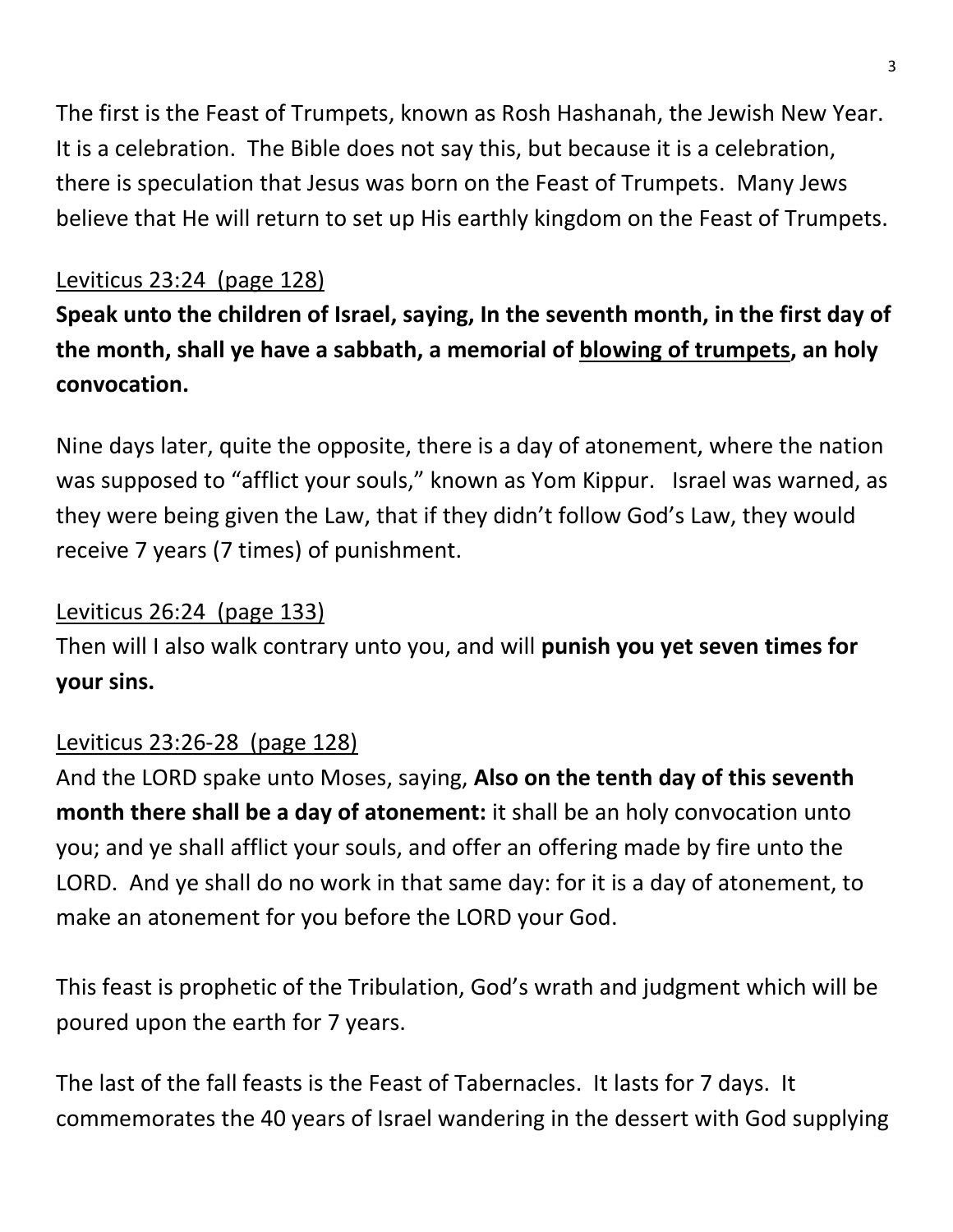them with food, drink, and making sure that their clothing and shoes did not wear out.

## Deuteronomy 29:5 (page 216)

And I have led you forty years in the wilderness: **your clothes are not waxen old upon you, and thy shoe is not waxen old upon thy foot.**

### Leviticus 23:33-35 (page 129)

And the LORD spake unto Moses, saying, Speak unto the children of Israel, saying, **The fifteenth day of this seventh month shall be the feast of tabernacles for seven days unto the LORD.** On the first day shall be an holy convocation: ye shall do no servile work therein.

#### Leviticus 23:42-44 (page 129)

Ye shall dwell in booths seven days; all that are Israelites born shall dwell in booths: That your generations may know that I made the children of Israel to dwell in booths, when I brought them out of the land of Egypt: I am the LORD your God. And Moses declared unto the children of Israel the feasts of the LORD.

The Feast of Tabernacles is prophetic of the protection that God will provide the faithful of Israel (who have not taken the mark of the beast) during the last 3 ½ years of the Tribulation.

#### Revelation 12:14 (page 1158)

And to the woman were given two wings of a great eagle, that she might fly into the wilderness, into her place, **where she is nourished for a time, and times, and half a time, from the face of the serpent.**

What does God want us to celebrate today? Holy days and feasts are part of the Law given to Israel. We are not under the Law so we are free to celebrate or not celebrate any holiday. Paul calls continued adherence to the Law while we are under Grace "weak and beggarly elements."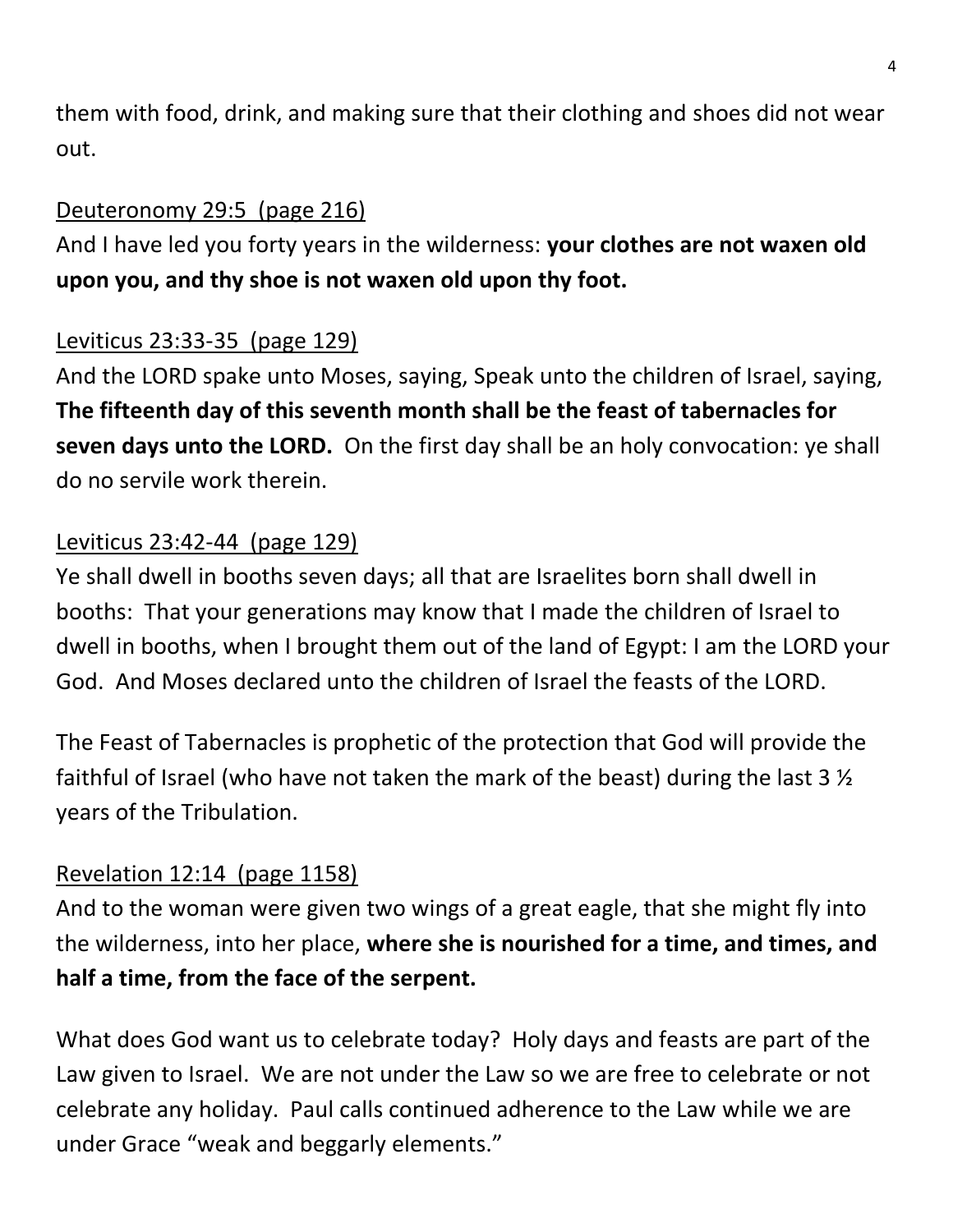#### Romans 3:28 (page 1052)

Therefore we conclude that a man is justified by faith without the deeds of the law.

### Galatians 4:9-11 (page 1089)

But now, after that ye have known God, or rather are known of God, how turn ye again to the weak and beggarly elements, whereunto ye desire again to be in bondage? Ye observe days, and months, and times, and years. I am afraid of you, lest I have bestowed upon you labour in vain.

## Romans 14:1-6 (page 1061)

Him that is weak in the faith receive ye, but not to doubtful disputations. For one believeth that he may eat all things: another, who is weak, eateth herbs. Let not him that eateth despise him that eateth not; and let not him which eateth not judge him that eateth: for God hath received him. Who art thou that judgest another man's servant? to his own master he standeth or falleth. Yea, he shall be holden up: for God is able to make him stand. One man esteemeth one day above another: another esteemeth every day alike. Let every man be fully persuaded in his own mind. He that regardeth the day, regardeth it unto the Lord; and he that regardeth not the day, to the Lord he doth not regard it. He that eateth, eateth to the Lord, for he giveth God thanks; and he that eateth not, to the Lord he eateth not, and giveth God thanks.

## Colossians 2:8 (page 1102)

Beware lest any man spoil you through philosophy and vain deceit, after the tradition of men, after the rudiments of the world, and not after Christ.

## Colossians 2:16-17 (page 1102)

Let no man therefore judge you in meat, or in drink, or in respect of an holyday, or of the new moon, or of the sabbath days: **Which are a shadow of things to come; but the body is of Christ.**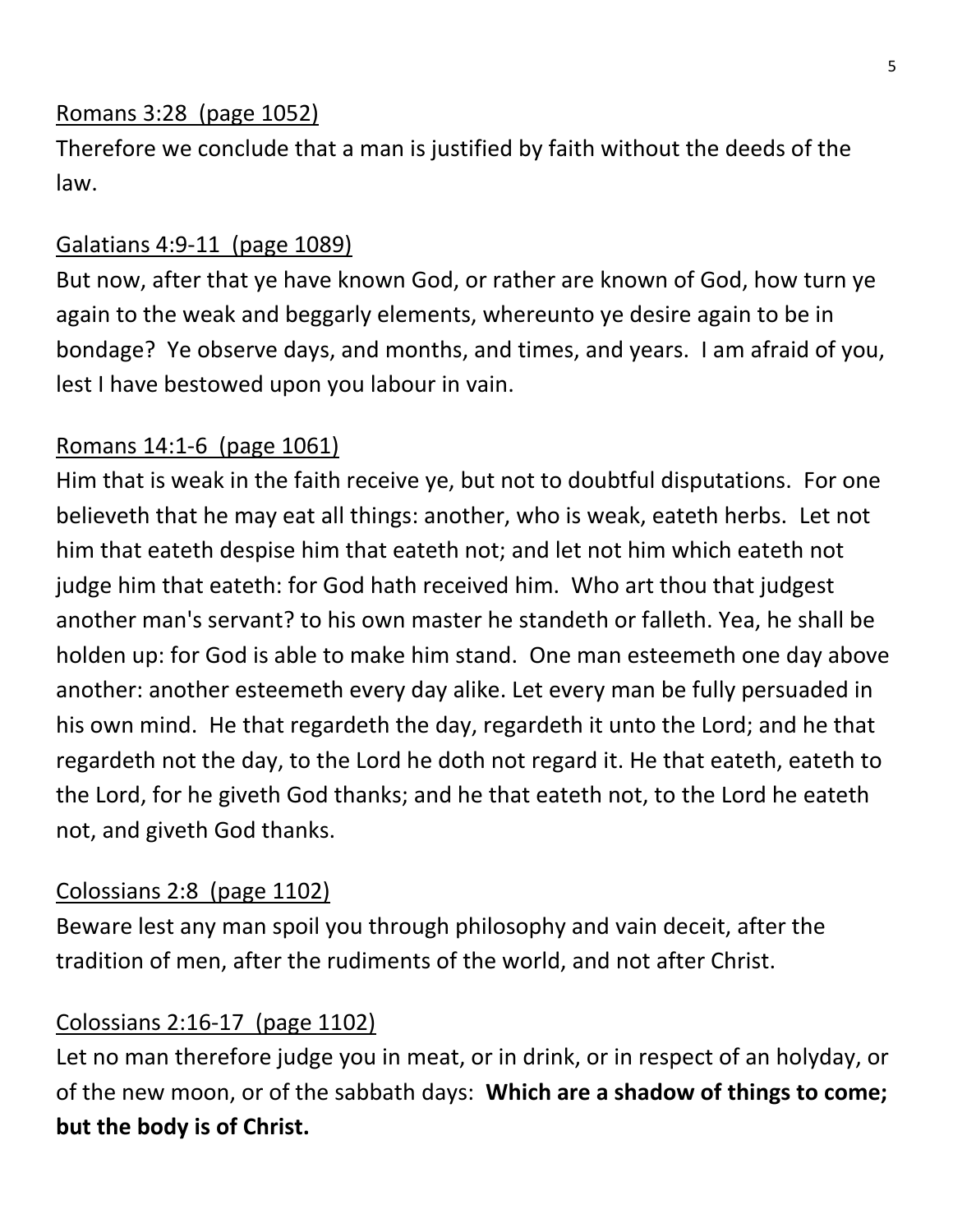#### Colossians 2:20 (page 1102)

Wherefore if ye be dead with Christ from the rudiments of the world, why, as though living in the world, are ye subject to ordinances,

Why do people want to celebrate seasons such as Lent and Advent? How about Christmas and Easter, even though there is no Biblical directive to do so?

# Matthew 6:5 (page 895)

5And when thou prayest, thou shalt not be as the hypocrites are: for they love to pray standing in the synagogues and in the corners of the streets, that they may be seen of men. Verily I say unto you, **They have their reward.**

## Isaiah 64:6 (page 699)

But we are all as an unclean thing, and **all our righteousnesses are as filthy rags;**  and we all do fade as a leaf; and our iniquities, like the wind, have taken us away.

## Matthew 15:8-9 (page 907)

This people draweth nigh unto me with their mouth, and honoureth me with their lips; but their heart is far from me. But in vain they do worship me, **teaching for doctrines the commandments of men.**

# Colossians 2:20-23 (1102)

Wherefore **if ye be dead with Christ from the rudiments of the world, why, as though living in the world, are ye subject to ordinances**, (Touch not; taste not; handle not; Which all are to perish with the using;) **after the commandments and doctrines of men? Which things have indeed a shew of wisdom in will worship,** and humility, and neglecting of the body; not in any honour to the satisfying of the flesh.

# Matthew 23:27-28 (page 917)

Woe unto you, scribes and Pharisees, hypocrites! for ye are like unto whited sepulchres, which indeed appear beautiful outward, but are **within full of dead**